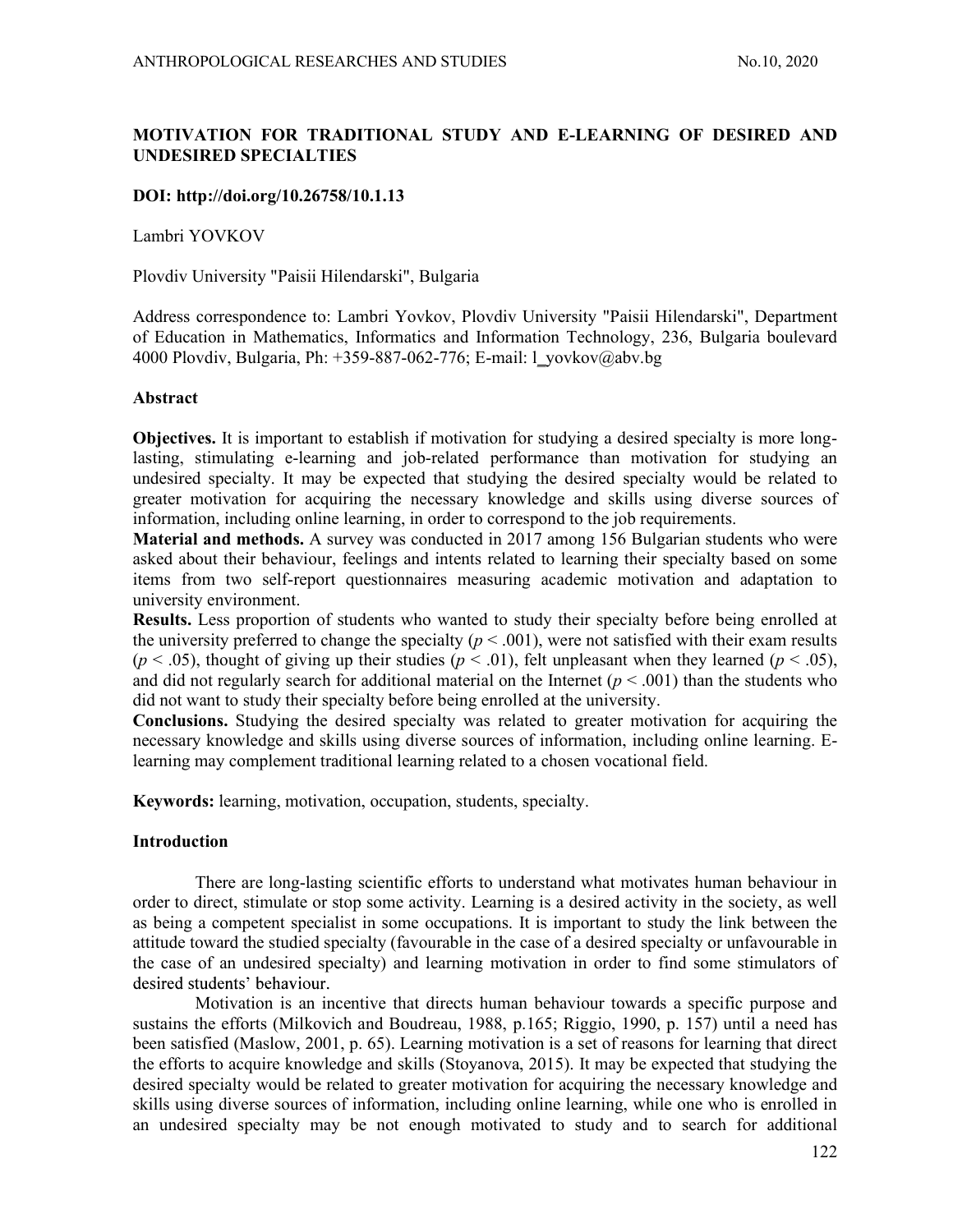information online related to this specialty.

Motivation is regarded as a process that is developed (Iliev, 2005; Paunov, Paunova and Paunov, 2013) and may be stimulated (Milkovich and Boudreau, 1988), or as a state that is constant long time until the goals are achieved and the needs are satisfied (Maslow, 2001). E-learning expands and enriches the learning experience (Aldiab et al., 2017, p. 575) that is why e-learning may complement traditional study regarding desired specialty in the process of developing and maintaining motivation for study.

Some motivation theories focus on setting specific goals for performance in a particular area in the most effective way (Riggio, 1990). The vocational requirements related to the occupation may strengthen motivation for self-improvement (Riggio, 1990), including means of elearning, in order to correspond to the job requirements. Enhanced motivation for self-realisation in the learning activity related to a chosen future profession leads to more efforts, better results and higher satisfaction (Paunov, 1998).

A connection has been established between the feelings during study, exam results, and elearning, because it has been found that the students, who think they are efficient and cope well with their study, use Internet in more areas and amuse more than the learners who feel they are not efficient and do not cope well with their study (Poude, Zamani and Abedi, 2011, p. 2694). This finding indicates the importance of pleasant feelings and satisfaction with results as motivators for learning activity.

Motivation includes feelings, perceptions, attitudes related to goal achievement, and engagement with the goal (Agbor-Baiyee, 1997). The lack of motivation leads to losing the interest (Freeman, 2001). E-learning is related to the students' increased interest in the studied content (Bozarova and Tasev, 2002). The study of a desired specialty is related to more positive feelings, a favourable attitude towards this specialty, high interest in the specialty, and respectively such a student should be more engaged with his/her learning than a student who studies an undesired specialty. Engagement with the study of desired specialty may be expressed also as the use of online resources for acquiring further knowledge and skills related to the selected area of study. The student in e-learning is active in the learning process (Topîrceanu,  $2017$ , p.42) that should maintain motivation for study. Interactive features of e-learning increase learning motivation (El-Seoud, El-Khouly and Tsj-Eddin, 2016). The study of a desired specialty may enhance motivation for selfimprovement by means of search of additional information online related to the selected specialty, because the students are more motivated when applying e-learning and being engaged (Harandi, 2015), whilst the study of an undesired specialty should be characterized by means of weaker motivation for e-learning of additional knowledge and skills related to the specialty.

The students sometimes are enrolled in a specialty that they do not like because of different reasons (for example parental influence, the estimated future benefits as high income, etc.). The school vocational orientation and professional orientation within the family are related to the motivation to learn:

"The modern parent is no longer an educator, but also a partner and an associate of the child who does not impose himself/herself but stimulates the child's capacity of understanding and sympathy in order to become aware of the consequences of his/her own actions. Considering the anti-cultural and anti-real values bombardment, the task is a difficult one for both categories of parents and of educators and teachers" (Rada, 2013, p. 344).

However, the present research does not accent on the reasons why a specialty is desired, but another is not preferred, that may be related to parental and school vocational orientation. The current research is focused on the students' formed preferences towards the university specialties (after the influence of personal interests, own abilities, and parental, peer and school career orientation) striving to establish if such preferences of traditional study of specialties are stable and related to e-learning.

It is important to establish if motivation for study may be stable, long-lasting, and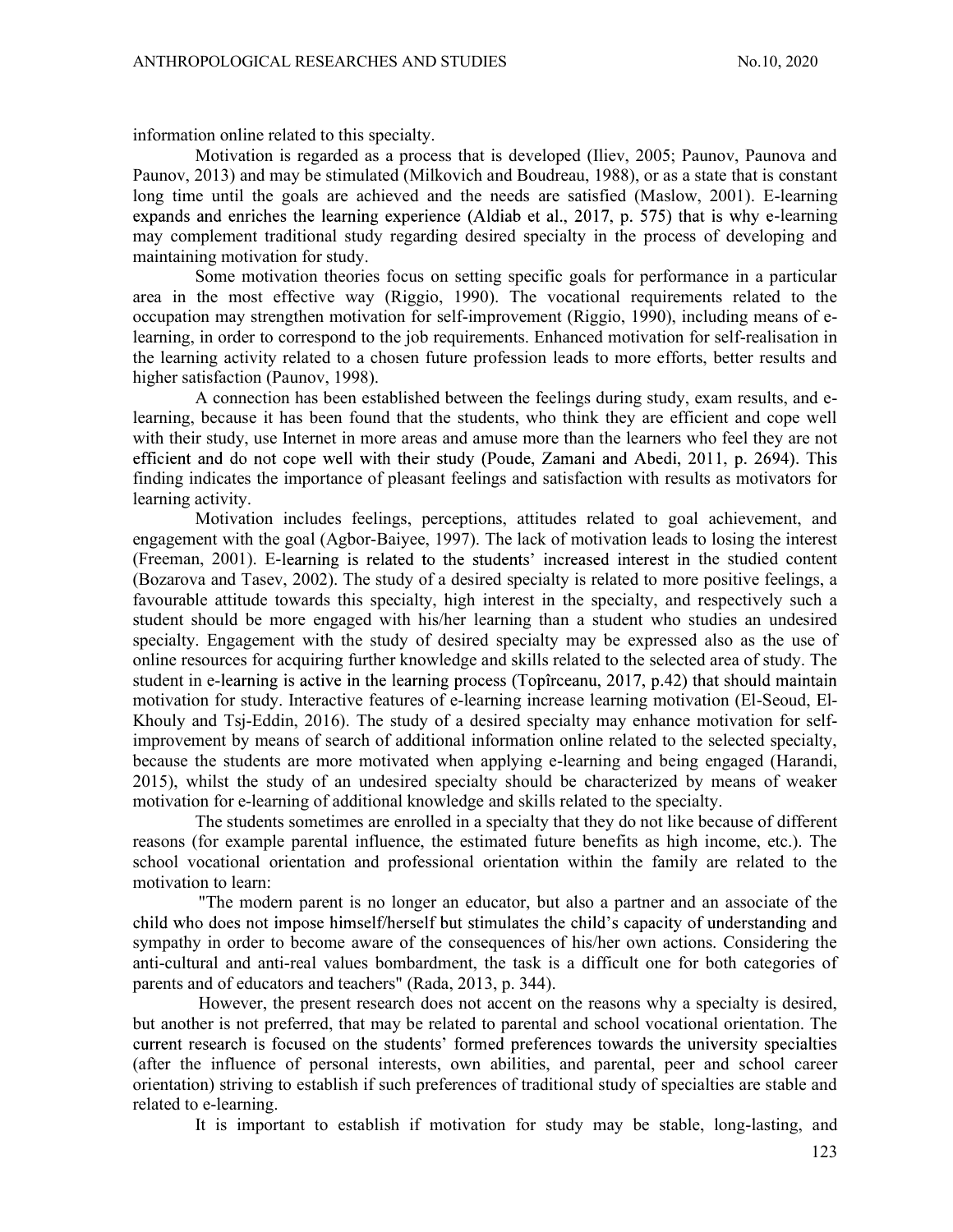developing in such a way that traditional study of a desired specialty might stimulate e-learning as additional possibility for acquiring the necessary knowledge and skills in order to correspond to the job requirements, engendering pleasant feelings and successful results in learning. The objective of this study was to investigate if studying the desired specialty expressed enhanced and stable learning motivation, including motivation for e-learning. The hypothesis supposed that studying the desired specialty would be related to greater motivation for acquiring the necessary knowledge and skills using diverse sources of information, including online learning, in order to correspond to the job requirements.

### Material and methods

A survey was conducted in 2017 among 156 students at seven Bulgarian universities in Blagoevgrad, Burgas, Plovdiv, Sofia, and Veliko Tarnovo. Some authors (Burmeister and Aitken, 2012; Zimmerman, 2012) recommend at least 100 participants in a study. The eligibility criterion was to select students in different specialties and educational degrees at several Bulgarian universities. They participated voluntarily and answered anonymously.

The participating full-time students were 112 (71.8%), and the part-time students were 44  $(28.2\%)$ . They were from 19 to 50 years old. The students in bachelor's degree were 118, i.e. 75.6% (the freshmen were 12, the sophomores were 38, the third-year students were 30, the fourth-year students were 38), and the students in master's degree were 38, i.e. 24.4%. They studied Educational management, English philology, Finance, Law, Medicine, Pedagogy, Psychology, Public administration, Social activities, Sociology, Speech therapy, and Tourism. The female students were 136 (87.2%), and the male students were 20 (12.8%). The married students were 38  $(24.4\%)$ , the single students were 76  $(48.7\%)$ , the cohabitating students were 40  $(25.6\%)$ , the divorced students were 2 (1.3%). The working students were 74 (47.4%), and the students who only studied without working were 82 (52.6%).

The participants were asked several questions. One question asked about their behaviour that should be a reliable source of information about their motivation (Milkovich and Boudreau, 1988) - "I regularly search for additional material related to my study on the Internet". (This question was inspired by Radoslavova and Velichkov, 2005). Some questions asked about feelings (because motivation includes feelings, according to Agbor-Baiyee, 1997) - "How do you feel when you learn?", "Are you satisfied with your exam results?" (These questions were inspired by Dzhonev, 1990, and they were chosen, because, according to Paunov, 1998, enhanced motivation for learning related to a chosen future profession leads to better results and higher satisfaction). Some questions asked about intents in order to understand more about durability of motivation (as a state that is constant long time, according to Maslow, 2001) - "Is this the specialty that you wanted to study before being enrolled at the university?", "If you have such an opportunity, would you change the specialty you are studying? ", "Have you ever thought of giving up your studies?" (These questions were inspired by Dzhonev, 1990).

Data were processed statistically by means of SPSS 20 applying descriptive statistics and chi-square analysis. The effect size Phi for chi-square analysis (Zaiontz, 2019) was calculated.

## Results

The results related to establishment of motivation for study of the chosen specialty as stable, long-lasting or changeable are presented in Table 1 and in Table 3.

Less students who wanted to study their specialty before being enrolled at the university preferred to change the specialty that they were studying than the students who did not want to study their specialty before being enrolled at the university and who preferred to change the specialty that they were studying, and respectively more students who wanted to study their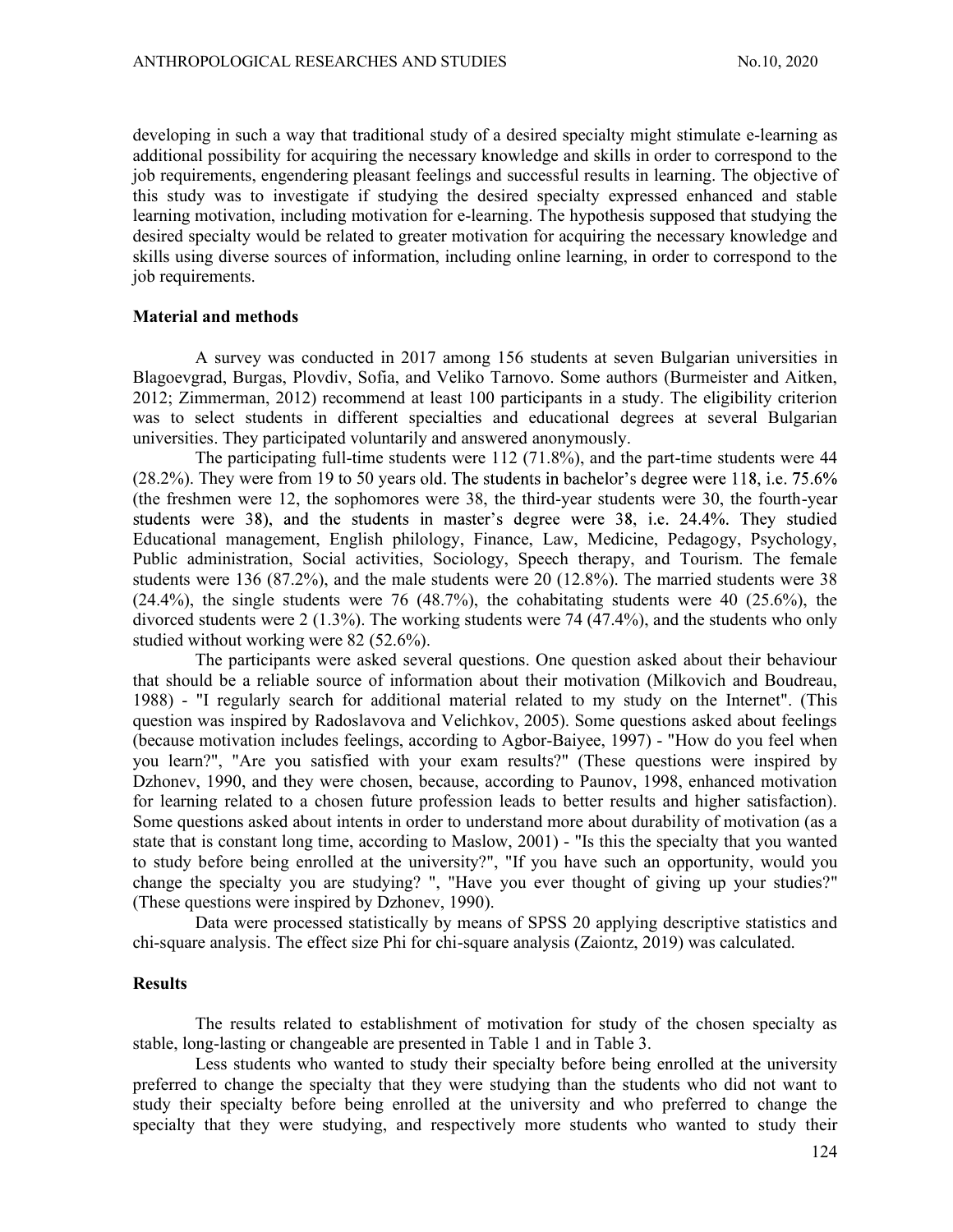specialty before being enrolled at the university would not change the specialty that they were studying than the students who did not want to study their specialty before being enrolled at the university and who would not change the specialty that they were studying (see Table 1,  $\gamma 2 (df=1)$ ,  $N = 156$ ) = 45.363, Likelihood Ratio = 29.081,  $p < .001$ , Phi = 0.539, i.e. a large effect size, according to Zaiontz, 2019).

# Table 1. Comparisons between the frequencies of students who wanted to study their specialty and of those who studied undesired specialty regarding a possible change of their specialty

| Is this the specialty that you wanted to study before If you have such an opportunity, would you<br>being enrolled at the university? |                              | change the specialty you are studying? |       |  |
|---------------------------------------------------------------------------------------------------------------------------------------|------------------------------|----------------------------------------|-------|--|
|                                                                                                                                       |                              | Yes                                    | No    |  |
| Yes                                                                                                                                   | Empirical count              |                                        | 132   |  |
|                                                                                                                                       | Expected count               | 16.2                                   | 123.8 |  |
|                                                                                                                                       | % within desired specialty   | $5.7\%$                                | 94.3% |  |
|                                                                                                                                       | Empirical count              |                                        |       |  |
| N <sub>o</sub>                                                                                                                        | Expected count               |                                        | 14.2  |  |
|                                                                                                                                       | % within undesired specialty | 62.5%                                  | 37.5% |  |

Less proportion of students who wanted to study their specialty before being enrolled at the university were not satisfied with their exam results than the proportion of students who did not want to study their specialty before being enrolled at the university and who were not satisfied with their exam results, and respectively more students who wanted to study their specialty before being enrolled at the university were satisfied with their exam results than the students who did not want to study their specialty before being enrolled at the university and who were satisfied with their exam results (see Table 2,  $\chi$ 2 (df =1, N = 156) = 8.057, Likelihood Ratio = 6.251, p = .005, Phi = 0.227, i.e. a small effect size, according to Zaiontz, 2019).

The results related to establishment of motivation for study of the chosen specialty as engendering pleasant feelings and successful results in learning are presented in Table 2 and in Table 4.

| Table 2. Comparisons between the frequencies of students who wanted to study their specialty |  |
|----------------------------------------------------------------------------------------------|--|
| and of those who studied undesired specialty regarding satisfaction with their exam results  |  |

|                                   | Is this the specialty that you wanted to study before |                                           |       |
|-----------------------------------|-------------------------------------------------------|-------------------------------------------|-------|
| being enrolled at the university? |                                                       | Are you satisfied with your exam results? |       |
|                                   |                                                       | Yes                                       | No    |
|                                   | $\text{Yes}$ Empirical count                          | 124                                       | 16    |
|                                   | Expected count                                        | 120.3                                     | 19.7  |
|                                   | \% within desired specialty                           | 88.6%                                     | 11.4% |
|                                   | Empirical count                                       | 10                                        |       |
| N <sub>o</sub>                    | Expected count                                        | 13.7                                      |       |
|                                   | % within undesired specialty                          | 62.5%                                     | 37.5% |

Less proportion of students who wanted to study their specialty before being enrolled at the university thought of giving up their studies than the proportion of students who did not want to study their specialty before being enrolled at the university and who thought of giving up their studies, and respectively more students who wanted to study their specialty before being enrolled at the university did not think of giving up their studies than the students who did not want to study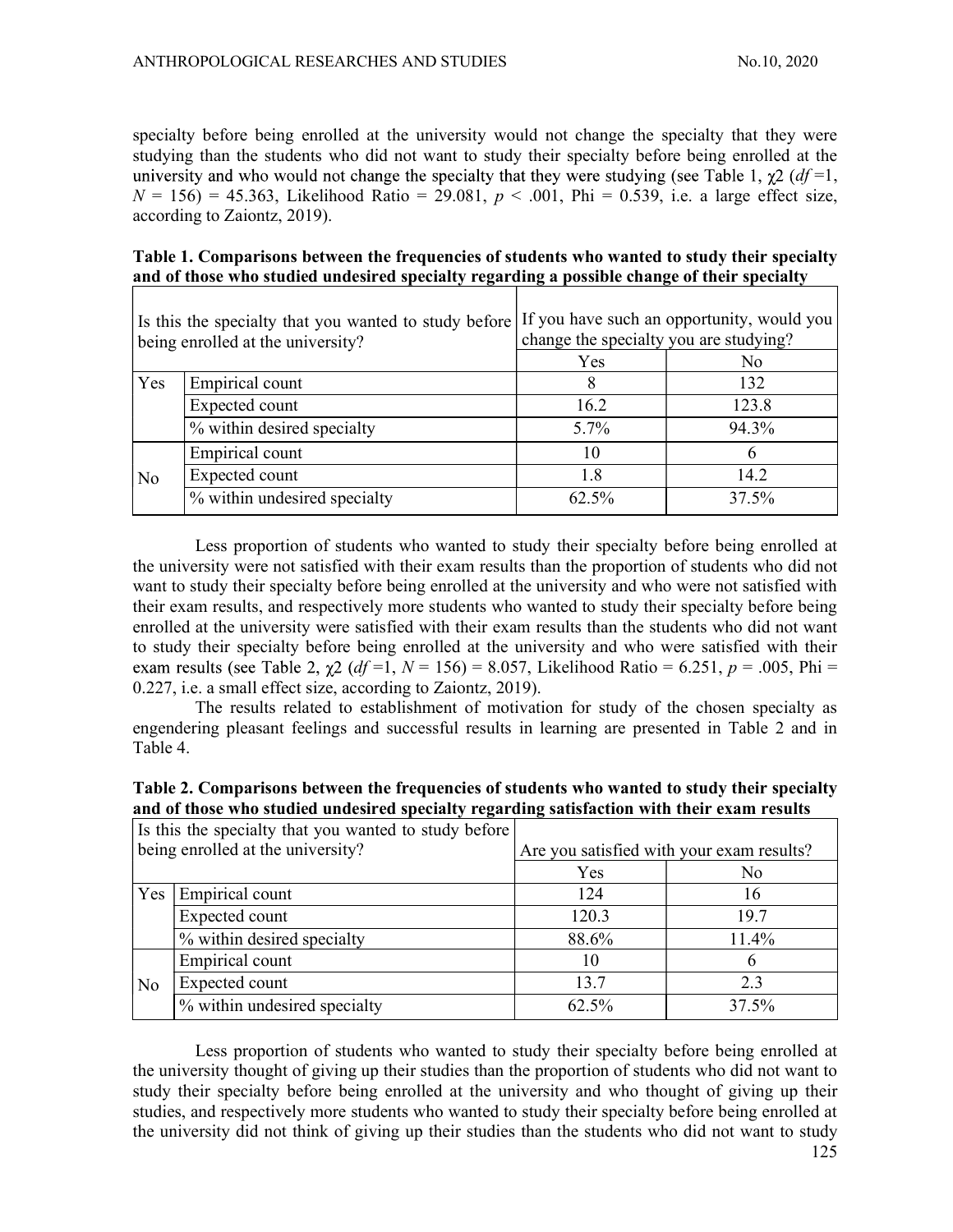their specialty before being enrolled at the university and who did not think of giving up their studies (see Table 3,  $\gamma$ 2 (df =1, N = 156) = 14.263, p < .001, Likelihood Ratio = 10.969, p = .001,  $Phi = 0.302$ , i.e. a medium effect size, according to Zaiontz, 2019).

| Table 3. Comparisons between the frequencies of students who wanted to study their specialty  |  |
|-----------------------------------------------------------------------------------------------|--|
| and of those who studied undesired specialty regarding their intents to give up their studies |  |

|                                                       |                              | Have you ever thought of giving up your |       |  |
|-------------------------------------------------------|------------------------------|-----------------------------------------|-------|--|
| Is this the specialty that you wanted to study before |                              | studies?                                |       |  |
| being enrolled at the university?                     |                              | Yes                                     | No    |  |
| Yes                                                   | Empirical count              | 18                                      | 122   |  |
|                                                       | Expected count               | 23.3                                    | 116.7 |  |
|                                                       | % within desired specialty   | 12.9%                                   | 87.1% |  |
| No                                                    | Empirical count              |                                         |       |  |
|                                                       | Expected count               | 2.7                                     | 13.3  |  |
|                                                       | % within undesired specialty | 50.0%                                   | 50.0% |  |

Less proportion of students who wanted to study their specialty before being enrolled at the university felt unpleasant when they learned than the proportion of students who did not want to study their specialty before being enrolled at the university and who felt unpleasant when they learned felt unpleasant when they learned, and respectively more students who wanted to study their specialty before being enrolled at the university felt pleasant when they learned than the students who did not want to study their specialty before being enrolled at the university and who felt pleasant when they learned (see Table 4,  $\chi$ 2 (df =1, N = 156) = 8.057, p = .005, Likelihood Ratio =  $6.049$ ,  $p = .014$ , Phi = 0.227, i.e. a small effect size, according to Zaiontz, 2019).

Table 4. Comparisons between the frequencies of students who wanted to study their specialty and of those who studied undesired specialty regarding their feelings when they learn

| If Is this the specialty that you wanted to study before $\underline{[How]}$ do you feel when you learn? |                              |            |          |
|----------------------------------------------------------------------------------------------------------|------------------------------|------------|----------|
| being enrolled at the university?                                                                        |                              | Unpleasant | Pleasant |
| Yes                                                                                                      | Empirical count              | 10         | 124      |
|                                                                                                          | Expected count               | 19.7       | 120.3    |
|                                                                                                          | \% within desired specialty  | $11.4\%$   | 88.6%    |
|                                                                                                          | Empirical count              |            |          |
| No                                                                                                       | Expected count               | 2.3        | 13.7     |
|                                                                                                          | % within undesired specialty | 37.5%      | 62.5%    |

Less proportion of students who wanted to study their specialty before being enrolled at the university did not regularly search for additional material on the Internet than the proportion of students who did not want to study their specialty before being enrolled at the university and who did not regularly search for additional material on the Internet, and respectively more students who wanted to study their specialty before being enrolled at the university regularly searched for additional material on the Internet than the students who did not want to study their specialty before being enrolled at the university and who regularly searched for additional material on the Internet (see Table 5,  $\chi$ 2 (df =1, N = 156) = 19.276, Likelihood Ratio = 15.376, p < .001, Phi = 0.352, i.e. a medium effect size, according to Zaiontz, 2019).

The results related to establishment if motivation for study of the chosen specialty is related to motivation for e-learning are presented in Table 5.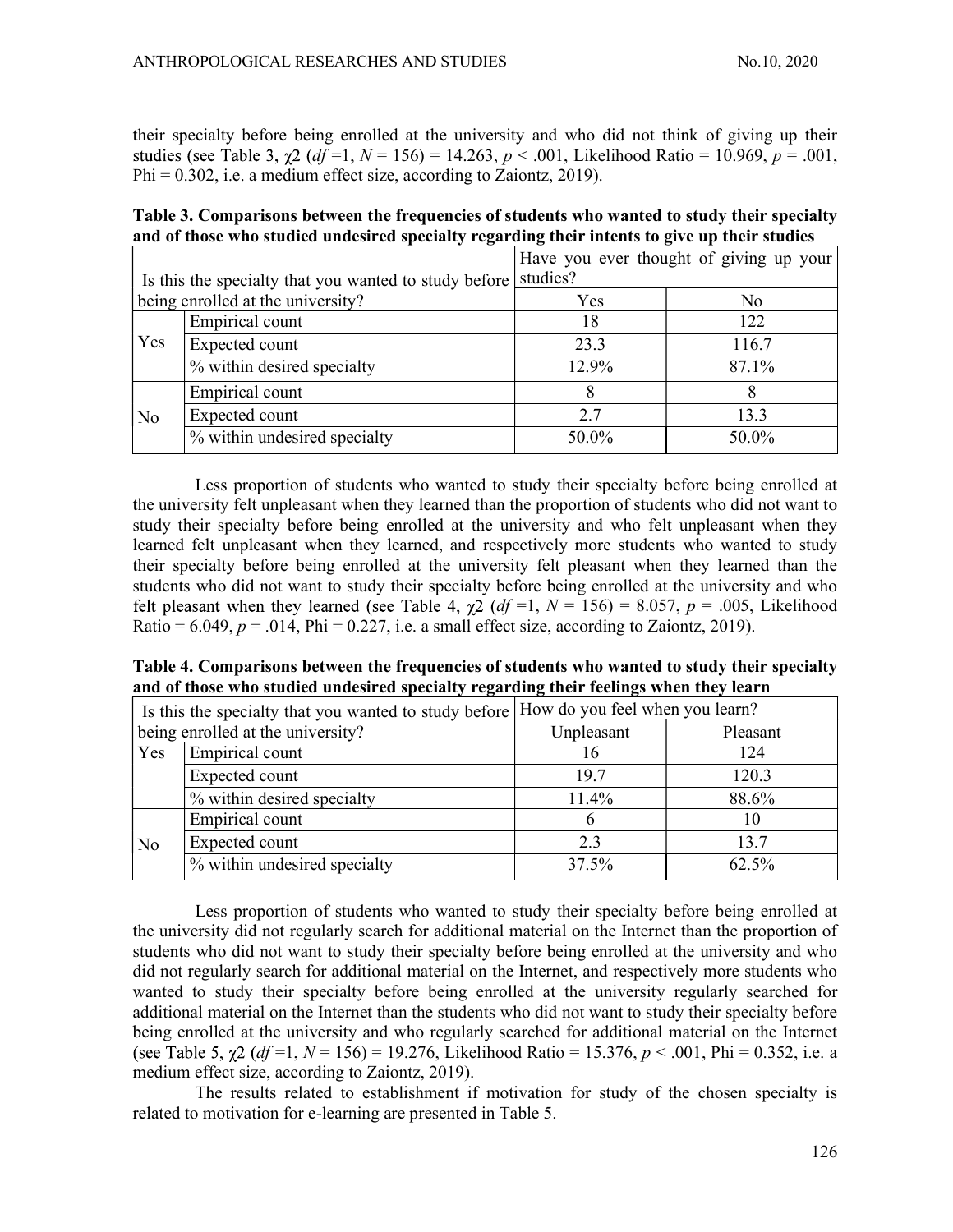|                                                       |                              |                                     | I regularly search for additional material |  |
|-------------------------------------------------------|------------------------------|-------------------------------------|--------------------------------------------|--|
| Is this the specialty that you wanted to study before |                              | related to my study on the Internet |                                            |  |
| being enrolled at the university?                     |                              | Disagree                            | Agree                                      |  |
| Yes                                                   | Empirical count              | 22                                  | 118                                        |  |
|                                                       | Expected count               | 28.7                                | 111.3                                      |  |
|                                                       | % within desired specialty   | 15.7%                               | 84.3%                                      |  |
|                                                       | Empirical count              | 10                                  |                                            |  |
| N <sub>o</sub>                                        | Expected count               | 3.3                                 | 12.7                                       |  |
|                                                       | % within undesired specialty | 62.5%                               | 37.5%                                      |  |

Table 5. Comparisons between the frequencies of students who wanted to study their specialty and of those who studied undesired specialty regarding if they search for additional study material online

Besides, it was found that the proportion of part-time students (95.5%) who searched for additional information online was higher than the proportion of full-time students (73.2%) who searched for additional information online ( $\chi^2$  (df =1, N = 156) = 9.583, p = .002, Phi = 0.248, i.e. a small effect size, according to Zaiontz, 2019). The proportion of students in Master's degree (21.1%) who preferred to change their specialty was higher than the proportion of students in bachelor degree (8.5%) who preferred to change their specialty ( $\gamma$ 2 (df =1, N = 156) = 4.455, p = .035, Likelihood Ratio = 3.977,  $p = 0.035$ , Phi = 0.169, i.e. a small effect size, according to Zaiontz, 2019). Any other significant differences between the studied groups of students (gender comparisons; family status comparisons; year of study comparisons; the working students compared with the students who only studied) were not found ( $p > .05$ ).

### **Discussions**

It has been found that studying the desired specialty was related to greater motivation for acquiring the necessary knowledge and skills using diverse sources of information, including online learning that supported the research hypothesis. The results from the present study converge with the previous scientific finding that higher motivation to begin self-directed online learning is related to perceived relevance of learning goals related to occupational and personal life (Kim and Frick, 2011). The study of a desired specialty tends to enhance motivation for self-improvement by means of search of additional information online related to the selected specialty, whilst the study of an undesired specialty was characterized by means of weaker motivation for e-learning of additional knowledge and skills related to the specialty. A student in a desired specialty seems to be more engaged with his/her learning than a student who studies an undesired specialty, as the use of online resources for acquiring further knowledge and skills suggests. Some previous findings also indicate that the students are more motivated when being engaged (Harandi, 2015) as it is the case with the desired specialty. Besides, the students are motivated when applying e-learning (Harandi, 2015), and the results from the current research also reveal that the students who studied the desired specialty preferred to study online, too, that expressed their higher learning motivation. The findings from the present study reveal that e-learning complements traditional learning for acquiring knowledge and skills related to a chosen vocational field. Lack of interest in the studied specialty and the negative attitude to it diminish learning motivation, including motivation for elearning, too.

Some authors affirm that e-learning can enhance learning motivation (Lin, Chen and Nien, 2014, p. 424) because of its interactive environment (El-Seoud, El-Khouly and Tsj-Eddin, 2016; Lin, Chen and Nien, 2014, p.424), its multi-sense stimuli (Lin, Chen and Nien, 2014, p.424) and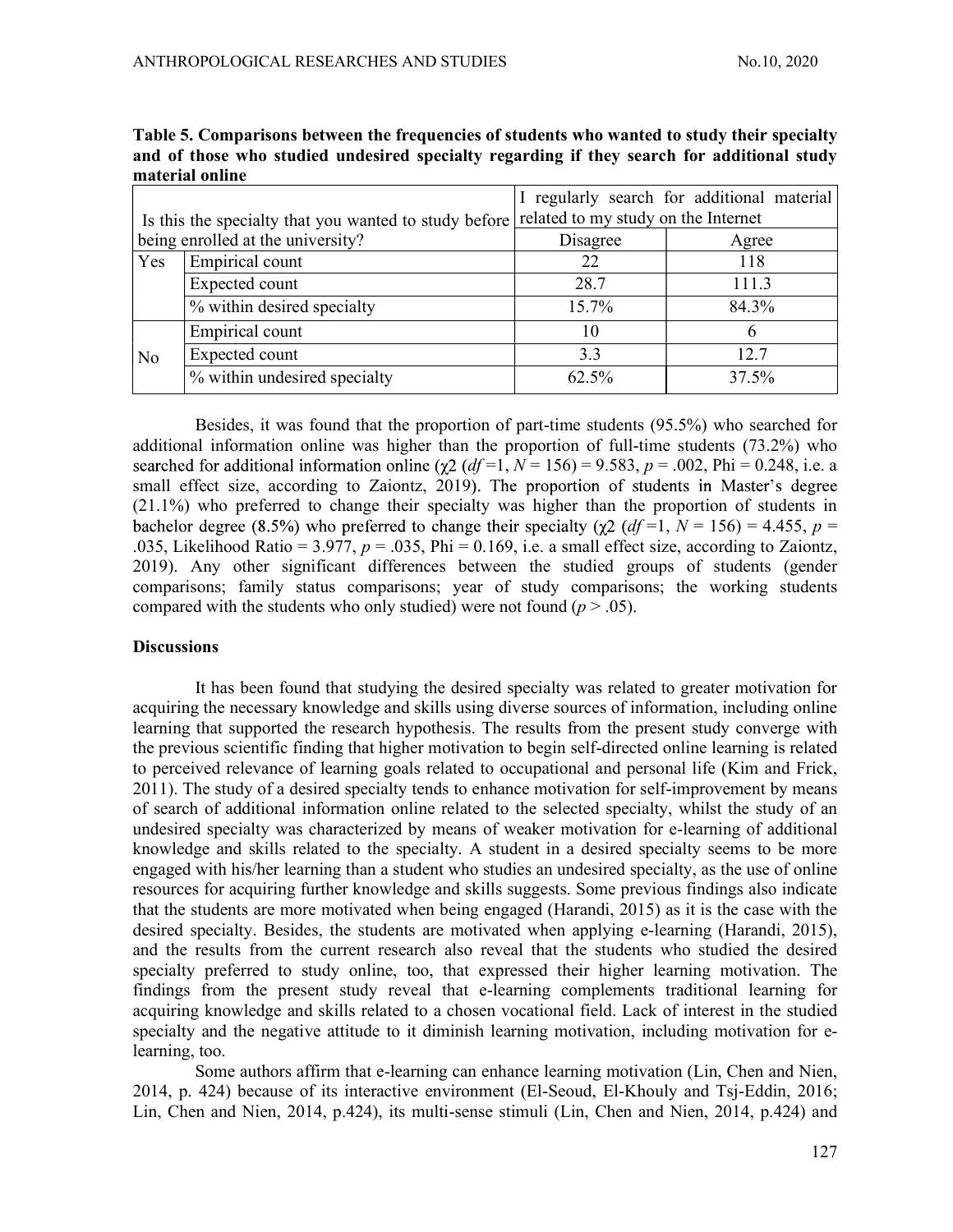students' engagement (Harandi, 2015). The findings from the current research contribute to clarifying the reasons why e-learning is related to higher learning motivation  $-$  the role of initial motivation to study the desired specialty seems important for self-directed e-learning in the chosen occupational field, as well as diversification of means of study maintains learning motivation using multi-sense and interactive stimuli in e-leaning that may be appropriate for different learning styles preferred by students.

Learning motivation may be durable, because less students who wanted to study their specialty before being enrolled at the university preferred to change the specialty that they were studying and thought of giving up their studies than the students who did not want to study their specialty before being enrolled at the university. Motivation for learning the desired specialty may be a constant state that is stimulated by means of online learning and the job requirements. It has been previously established in the scientific literature that learning motivation during online learning changes in dependence on motivation at the beginning of the online course, as well as on perceived quality of online instruction (Kim and Frick, 2011). The results from the present study reveal that motivation for e-learning was higher for the students who studied their desired specialty compared with the students who studied an undesired specialty, and this finding suggests that motivation at the beginning of online learning was higher for those who had chosen the desired specialty that should maintain their durable motivation not only for online learning as established by Kim and Frick (2011), but for traditional learning also as established by the current research. Study of desired specialty related to a chosen future profession leads to more efforts for searching additional information online, better exam results and higher satisfaction with own exam results. Greater learning motivation successfully directs the behaviour for achievement of better results, because less proportion of students who wanted to study their specialty before being enrolled at the university were not satisfied with their exam results and felt unpleasant when they learned than the proportion of students who did not want to study their specialty before being enrolled at the university. Some previous findings have pointed out the importance of pleasant feelings during study for exam results (Poude, Zamani and Abedi, 2011) and this research emphasizes on the link between the pleasant feelings related to satisfaction with the chosen desired specialty and satisfaction with own performance during exams.

This study has some limitations concerning the small and uneven number of the studied students from different specialties, courses, educational degrees, and forms of education. However, participation was voluntarily, and more students were approached and asked to answer the survey, but only those who voluntarily agreed were studied. Another limitation concerns the possibility of non-sincere answers that might be diminished by means of anonymous participation and check for inconsistency of answering the different questions. The results should not be generalized for the students in the specialties and cities that were not represented in this study.

### Conclusions

Studying a desired specialty with a favourable attitude towards it seems to enhance learning motivation for traditional education and modern e-learning. It has been revealed the importance of learning motivation (expressed in the form of positive feelings, favourable attitude towards the implemented activity, and constant intents) for successful performance, striving for self-improvement and better preparedness for future occupation. Learning motivation for traditional education may enhance also motivation for e-learning in the area of selected occupational field.

#### Acknowledgements

A summary of this paper was presented at International Conference: Individual, family, society - contemporary challenges, 3rd edition, 9 to 10 October 2019, Bucharest, Romania, and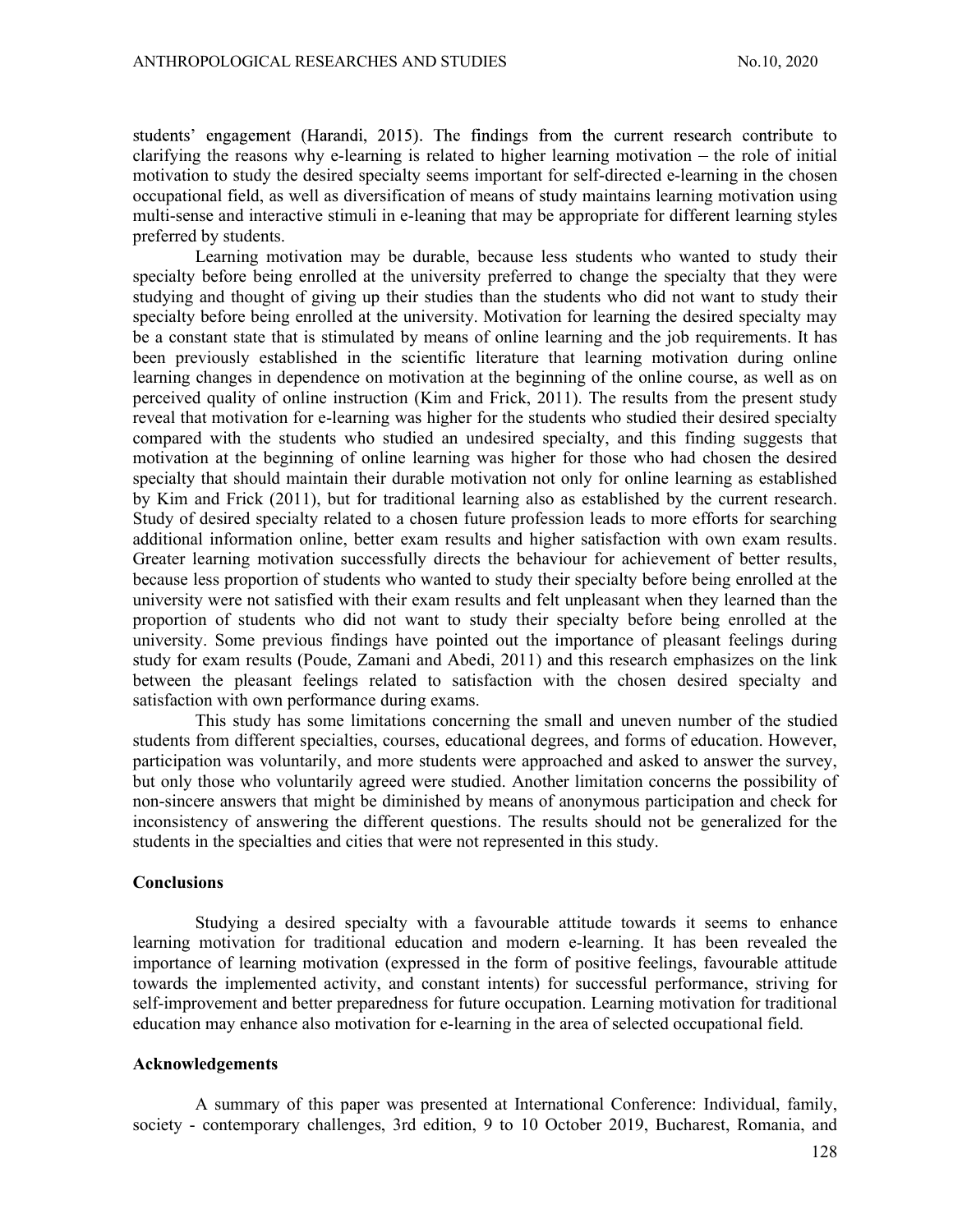published in the journal Studii și Cercetări de Antropologie, No. 6/2019.

# **References**

- 1. Agbor-Baiyee, W., 1997. A cyclical model of student career motivation. College Student Journal, 31(4), pp. 467-471.
- 2. Aldiab, A., Chowdhury, H., Kootsookos, A. and Alam, F., 2017. Prospect of eLearning in higher education sectors of Saudi Arabia: A review. *Energy Procedia*, [e-journal] 110, pp. 574-580. https://doi.org/10.1016/j.egypro.2017.03.187.
- 3. Bozarova, P. and Tasev, M., 2002. Kompyutarni modeli v estestvenite nauki [Computer models in natural sciences]. In: L. Tsvetanova-Churukova, ed. 2002. Kachestvoto na universitetskoto obrazovanie – opit, evropeyski izmereniya i novi predizvikatelstva [Quality of university education – experience, European dimensions and new challenges]. Blagoevgrad: SWU "Neofit Rilski" and Fondatsiya "Otvoreno obshtestvo", Sofia. pp. 57-67.
- 4. Burmeister, E. and Aitken, L., 2012. Sample size: How many is enough?. Australian  $Critical Care, [e-journal]$   $25(4), pp.$   $271–274.$  https://doi.org/10.1016/j.aucc.2012.07.002.
- 5. Dzhonev, S., 1990. Adaptatsiata I neinoto izmervane [Adaptation and its measurement]. Psihologiya, 2, pp. 16-22.
- 6. El-Seoud, S.A., El-Khouly, M.M. and Tsj-Eddin, I.A. T.F., 2016. Motivation in e-learning: How do we keep learners motivated in an e-learning environment?. International Journal of Learning and Teaching, [e-journal] 2(1), pp. 63-66. doi: 10.18178/ijlt.2.1.63-66.
- 7. Freeman, J., 2001. Giftedness, Responsibility and Schools. Gifted Education International, [e-journal] 15(2), pp. 141 150. doi: 10.1177/026142940101500204.
- 8. Harandi, S.R., 2015. Effects of e-learning on students' motivation. Procedia Social and Behavioral Sciences, 181, pp. 423-430. doi: 10.1016/j.sbspro.2015.04.905.
- 9. Iliev, Y., 2005. Upravlenie na choveshkite resursi. Umenieto da motivirame [Human resource management. The skill to motivate]. Veliko Tarnovo, Bulgaria: Abagar.
- 10. Kim, K.-J. and Frick, T.W., 2011. Changes in student motivation during online learning. Journal of Educational Computing Research, [e-journal] 44(1), pp. 1-23. doi: 10.2190/EC.44.1.a.
- 11. Lin, H.M., Chen, W.-J. and Nien, S.-F., 2014. The study of achievement and motivation by e-leaning – a case study. *International Journal of Information and Education Technology*, [e-journal] 4(5), pp. 421-425. doi: 10.7763/IJIET.2014.V4.442.
- 12. Maslow, A., 2001. Motivatsiya i lichnost [Motivation and personality]. Sofia, Bulgaria: Kibea.
- 13. Milkovich, G.T. and Boudreau, J.W., 1988. Personnel Human Resource Management. 5th ed. Illinois, Homewood: Business Publications, Inc.
- 14. Paunov, M., 1998. Organizatsionno povedenie [Organizational behaviour]. Sofia: Siela.
- 15. Paunov, M., Paunova, M. and Paunov, A., 2013. Organizatsionno povedenie [Organisational behaviour]. Sofia, Bulgaria: Siela.
- 16. Poude, L.D., Zamani, B.E. and Abedi, A., 2011. Relation between Iranian students' attitudes subscales with the kind of internet usage in universities. *Procedia - Social and Behavioral* Sciences, [e-journal] 15, pp. 2694–2698. https://doi.org/10.1016/j.sbspro.2011.04.172.
- 17. Rada, C., 2013. Valori identitare ale familiei românești contemporane în contextual globalizării. O abordare antropologică [Identitary values of the contemporary Romanian family in the framework of the globalization. An anthropological approach], Bucuresti: Editura Muzeului National al Literaturii Române. p. 344. Available at: http://www.cultura.postdoc.acad.ro/cursanti/sinteze/rada\_cornelia.pdf [Accessed 19 October, 2019].